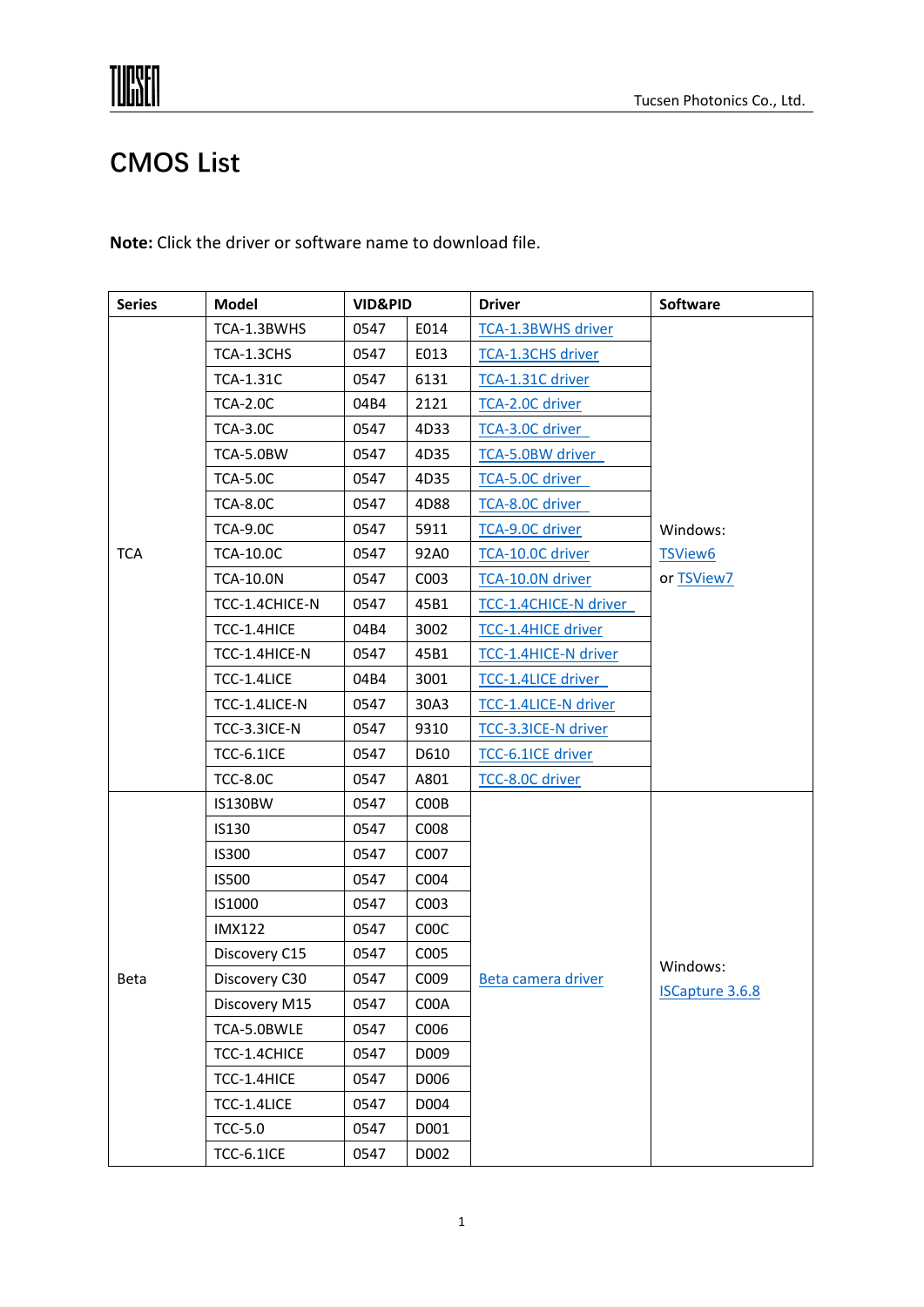**TUPSEN** 

| H (CMOS) |                   | 0547 | A00B        |                  |                 |  |
|----------|-------------------|------|-------------|------------------|-----------------|--|
|          | ISH130BW          | 5453 | A80B        |                  |                 |  |
|          | <b>ISH130</b>     | 0547 | A008        |                  |                 |  |
|          |                   | 5453 | A808        |                  |                 |  |
|          | <b>ISH300</b>     | 0547 | A007        |                  |                 |  |
|          |                   | 5453 | A807        |                  |                 |  |
|          | ISH500BW          | 0547 | A006        |                  |                 |  |
|          |                   | 5453 | A806        |                  |                 |  |
|          | <b>ISH500</b>     | 0547 | A004        |                  |                 |  |
|          |                   | 5453 | A804        |                  |                 |  |
|          | <b>ISH1000</b>    | 0547 | A003        |                  |                 |  |
|          |                   | 5453 | A803        |                  |                 |  |
|          |                   | 0547 | A00A        |                  |                 |  |
|          | Discovery MH15    | 5453 | A00A        |                  |                 |  |
|          |                   | 5453 | A00B        |                  |                 |  |
|          | Discovery CH15    | 0547 | A005        |                  |                 |  |
|          |                   | 5453 | A805        |                  | Windows:        |  |
|          | Discovery CH30    | 0547 | A009        |                  |                 |  |
|          |                   | 5453 | A809        |                  |                 |  |
|          | Digi Retina 16    | 5453 | 2A01        |                  | Tcapture 4.3    |  |
|          | <b>TCH-1.4L</b>   | 5453 | 8004        |                  | Tcapture 5.1.1  |  |
|          | <b>TCH-1.4</b>    | 5453 | 8006        | H cameras driver |                 |  |
|          | <b>TCH-1.4CL</b>  | 5453 | 8804        |                  | Mac:            |  |
|          | <b>TCH-1.4C</b>   | 5453 | 8809        |                  | <b>ISListen</b> |  |
|          | <b>TCH-1.4ICE</b> | 5453 | 8406        |                  |                 |  |
|          |                   | 0547 | E006        |                  |                 |  |
|          | TCH-1.4CICE       | 5453 | 8C09        |                  |                 |  |
|          |                   | 0547 | E009        |                  |                 |  |
| H (CCD)  | TCH-1.4LICE       | 5453 | 8404        |                  |                 |  |
|          |                   | 0547 | E004        |                  |                 |  |
|          | TCH-1.4CLICE      | 5453 | 8C04        |                  |                 |  |
|          |                   | 0547 | E008        |                  |                 |  |
|          | TCH-5.0ICE        | 5453 | <b>8C01</b> |                  |                 |  |
|          |                   | 0547 | E001        |                  |                 |  |
|          | <b>TCH-6.1ICE</b> | 0547 | E002        |                  |                 |  |
|          | <b>H-674ICE</b>   | 0547 | E00A        |                  |                 |  |
|          | <b>H-687ICE</b>   | 0547 | E00B        |                  |                 |  |
|          | H-674CICE         | 0547 | <b>E80A</b> |                  |                 |  |
|          | <b>H-694ICE</b>   | 0547 | E00C        |                  |                 |  |
|          | H-694CICE         | 0547 | E80C        |                  |                 |  |
|          | H-694C            | 5453 | 8COC        |                  |                 |  |
|          | <b>H-674ICE</b>   | 5453 | 840A        |                  |                 |  |
|          | <b>H-694ICE</b>   | 5453 | 840C        |                  |                 |  |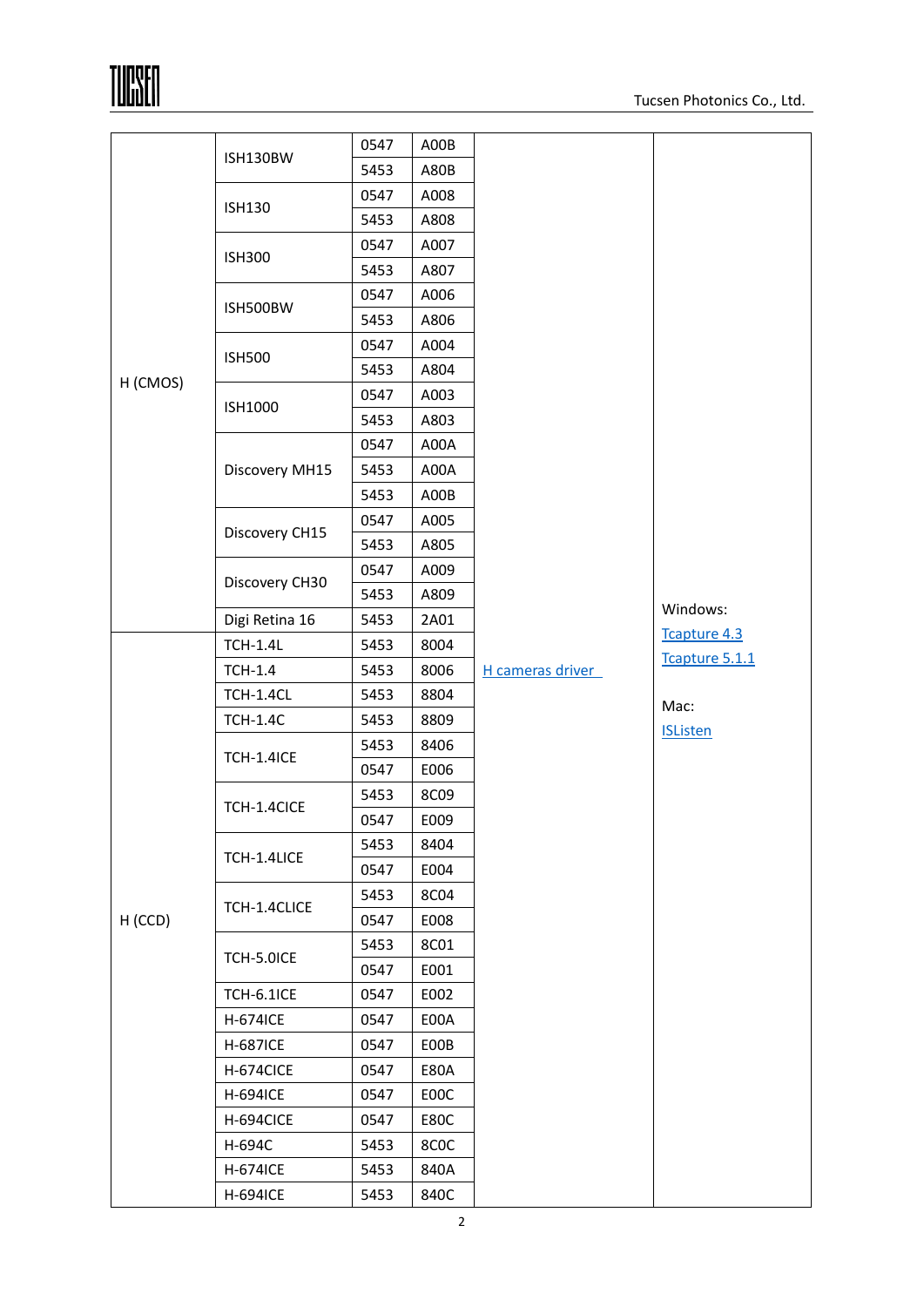|            |                                 |                   |             |                        | Windows:                 |  |
|------------|---------------------------------|-------------------|-------------|------------------------|--------------------------|--|
|            |                                 |                   |             |                        | <b>Tcapture</b>          |  |
| TrueChrome | TrueChrome II/IIS               |                   |             |                        |                          |  |
|            |                                 |                   |             |                        | Mac:                     |  |
|            |                                 |                   |             | Drive-free camera      | <b>ISListen</b>          |  |
|            |                                 |                   |             |                        | Windows:                 |  |
|            |                                 |                   |             |                        | <b>Tcapture/Mosaic 2</b> |  |
|            | TrueChrome AF/Meterics, HD Lite |                   |             |                        |                          |  |
|            |                                 |                   |             |                        | Mac:                     |  |
|            |                                 |                   |             |                        | <b>ISListen/Mosaic2</b>  |  |
|            |                                 |                   |             |                        | Windows:                 |  |
|            |                                 |                   |             |                        | Mosaic <sub>2</sub>      |  |
|            |                                 | TrueChrome 4K Pro |             |                        |                          |  |
|            |                                 |                   |             |                        | MAC:                     |  |
|            |                                 |                   |             |                        | <b>Mosaic 2</b>          |  |
|            |                                 |                   |             |                        | Windows:                 |  |
|            | GT2.0, GT5.0, GT12              |                   |             |                        | Mosaic <sub>2</sub>      |  |
| GT         |                                 |                   |             | Drive-free camera      |                          |  |
|            |                                 |                   |             |                        | MAC:                     |  |
|            |                                 |                   |             |                        | <b>Mosaic 2</b>          |  |
|            | MIChrome 5 Pro                  | 5453              | EC07        |                        | Windows:                 |  |
|            | MIChrome 6                      | 5453              | EC09        |                        | Mosaic <sub>2</sub>      |  |
|            | MIChrome 16                     | 5453              | ECOE        |                        |                          |  |
| MIChrome   | MIChrome 20                     | 5453              | ECOB        | <b>Driver V1.4.0.4</b> | MAC:                     |  |
|            |                                 |                   |             |                        | <b>Mosaic 2</b>          |  |
|            | MIChrome 5BW                    | 5453              | E407        |                        |                          |  |
|            | MIChrome 3BW                    | 5453              | <b>E40A</b> |                        | Sample Pro               |  |
|            | MIChrome 6BW                    | 5453              | E409        |                        |                          |  |
| FL.        | $FL-20$                         | 5453              | <b>ECOD</b> |                        | Windows:                 |  |
|            |                                 |                   |             |                        | Mosaic <sub>2</sub>      |  |
|            | FL-20BW                         | 5453              | E40D        | <b>Driver V1.4.0.4</b> |                          |  |
|            |                                 |                   |             |                        | MAC:                     |  |
|            |                                 |                   |             |                        | <b>Mosaic 2</b>          |  |